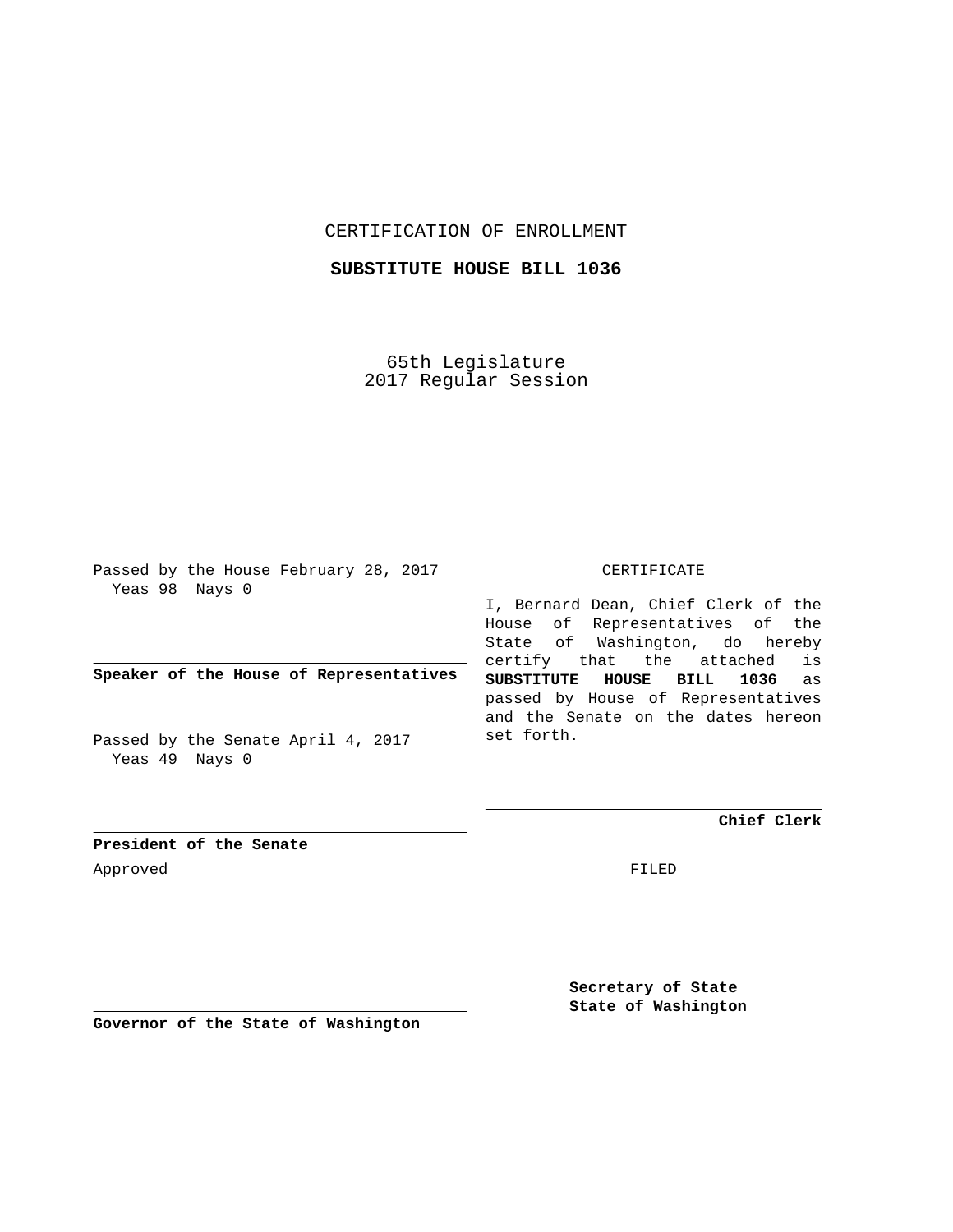## **SUBSTITUTE HOUSE BILL 1036**

Passed Legislature - 2017 Regular Session

**State of Washington 65th Legislature 2017 Regular Session By** House Transportation (originally sponsored by Representatives Harmsworth, Kirby, Short, and Muri)

READ FIRST TIME 02/13/17.

1 AN ACT Relating to business practices of registered tow truck 2 operators by authorizing electronic records creation and storage; and amending RCW 46.55.150 and 46.55.160.3

4 BE IT ENACTED BY THE LEGISLATURE OF THE STATE OF WASHINGTON:

5 **Sec. 1.** RCW 46.55.150 and 1989 c 111 s 14 are each amended to read as follows:6

 (1) The registered tow truck operator shall keep a transaction file on each vehicle, which shall be kept for a minimum of three 9 years. The transaction file shall contain as a minimum those of the following items that are required at the time the vehicle is redeemed or becomes abandoned and is sold at a public auction:

12  $((+1))$   $(a)$  A signed impoundment authorization as required by RCW 13 46.55.080;

14 ( $(\frac{1}{2})$ ) (b) A record of the twenty-four hour written impound 15 notice to a law enforcement agency;

16 ( $(\frac{4}{3})$ ) (c) A copy of the impoundment notification to registered 17 and legal owners, sent within twenty-four hours of impoundment, that 18 advises the owners of the address of the impounding firm, a twenty-19 four hour telephone number, and the name of the person or agency 20 under whose authority the vehicle was impounded;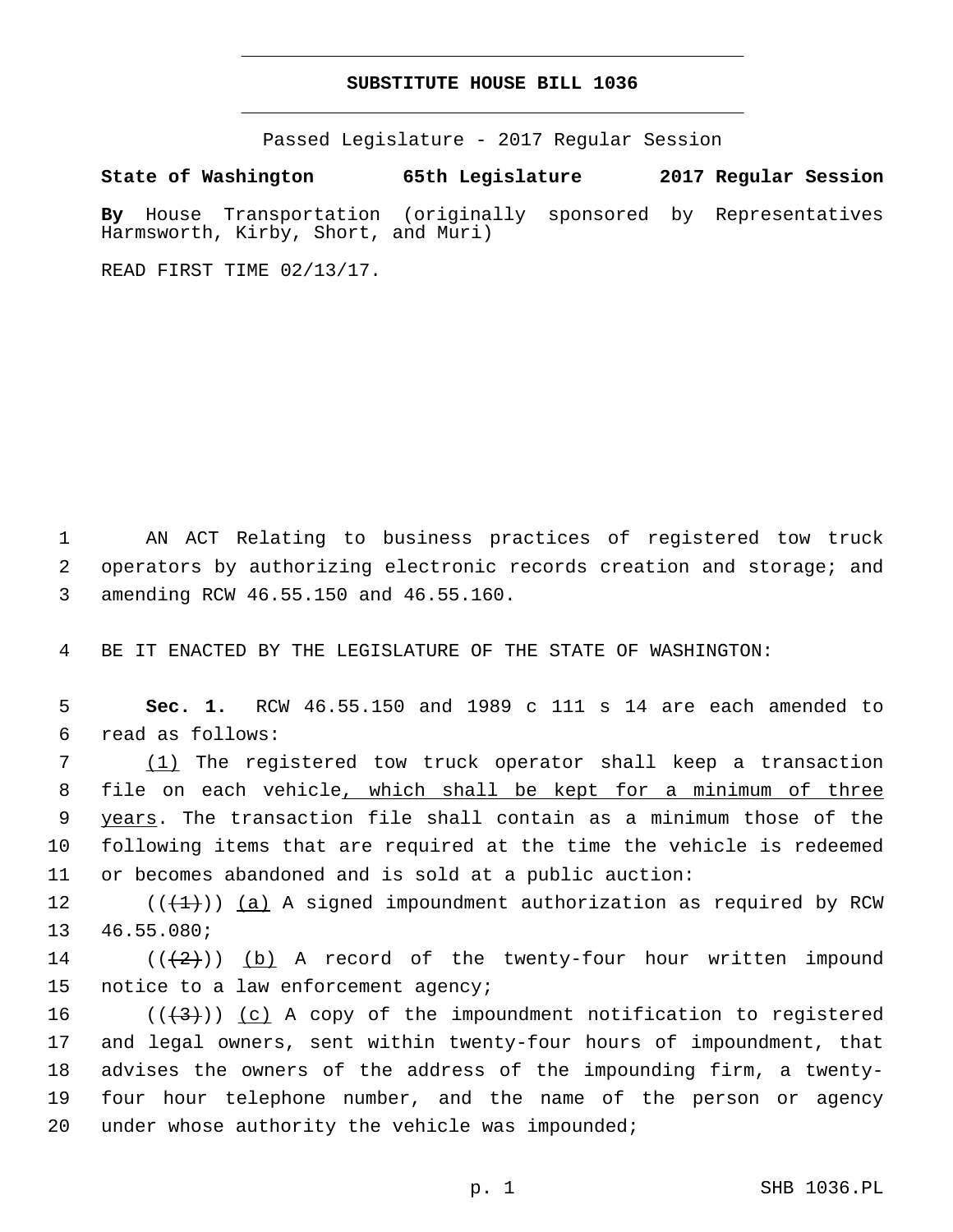(( $(4)$ )) (d) A copy of the abandoned vehicle report that was sent 2 to and returned by the department;

 ( $(\overline{+5})$ ) (e) A copy and proof of mailing of the notice of custody and sale sent by the registered tow truck operator to the owners advising them they have fifteen days to redeem the vehicle before it is sold at public auction;6

( $(\overline{6})$ ) (f) A copy of the published notice of public auction;

8  $((+7)$ ) (g) A copy of the affidavit of sale showing the sales date, purchaser, amount of the lien, and sale price;

10  $((+8+))$   $(h)$  A record of the two highest bid offers on the vehicle, with the names, addresses, and telephone numbers of the two 12 bidders;

13  $((+9))$  (i) A copy of the notice of opportunity for hearing given 14 to those who redeem vehicles;

(( $(10)$ )) (j) An itemized invoice of charges against the vehicle.

16 (The transaction file shall be kept for a minimum of three  $\text{years.}$ ))

 (2)(a) The transaction file kept under subsection (1) of this section may be created and stored electronically. If the tow truck operator elects to store records electronically, the method of electronic records storage shall utilize software developed for that business purpose. This method of storage may include the use of cloud 23 storage or another acceptable method that makes storage, retrieval, and access to the records reliable and available during normal business hours for audit or inspection by the department of licensing, the Washington state patrol, or any law enforcement agency with jurisdiction.

 (b) Any electronic record created for each tow transaction must be maintained in an electronic folder labeled with the date the towing service was performed. The electronic folders must be maintained in chronological order.

 **Sec. 2.** RCW 46.55.160 and 1985 c 377 s 16 are each amended to 33 read as follows:

 Records, including any electronic records, equipment, and facilities of a registered tow truck operator shall be available during normal business hours for audit or inspection by the